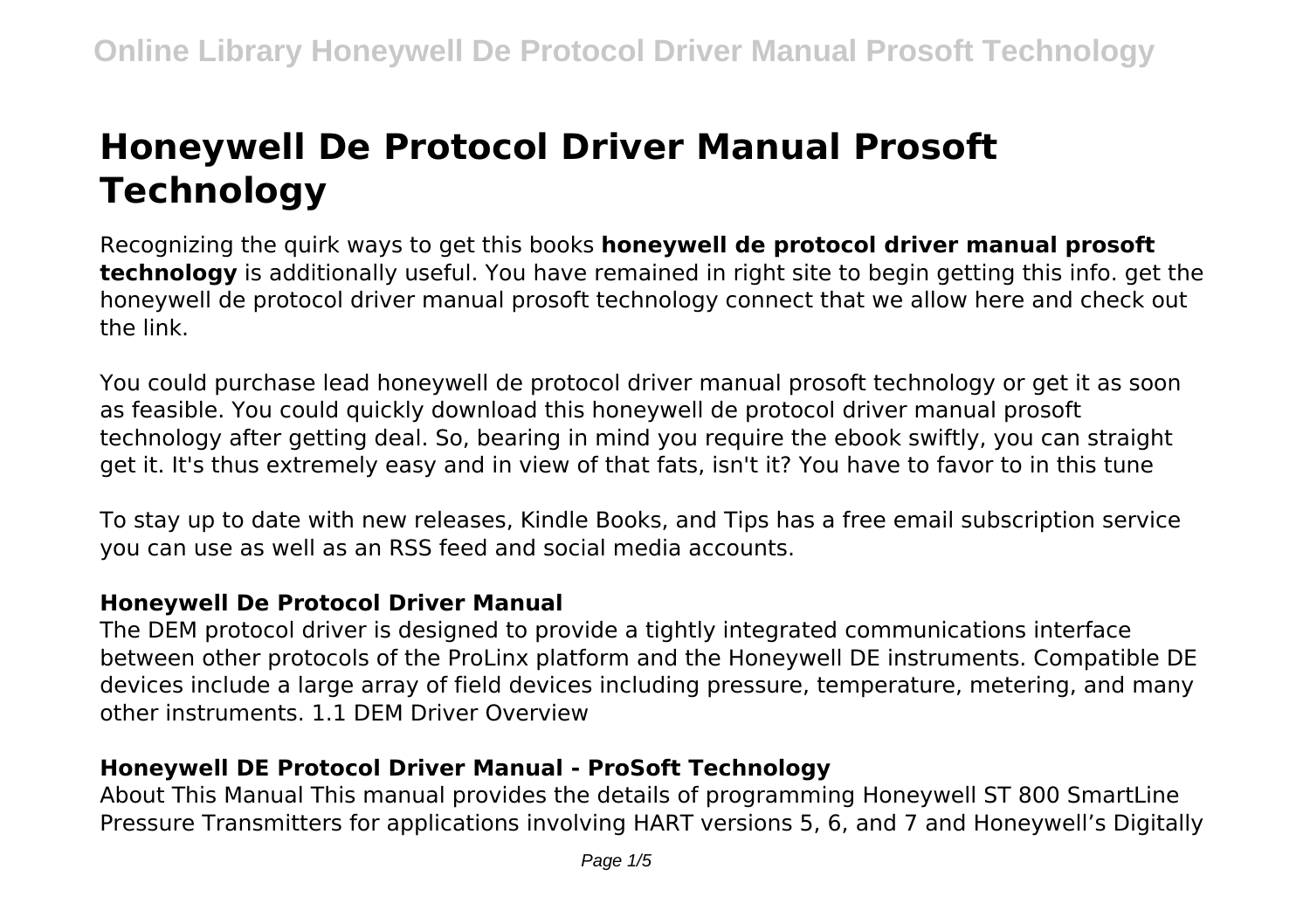Enhanced (DE) communication protocols.

### **ST 800 Series HART/DE Option User's Manual - Honeywell**

Users who have a Honeywell ST 800 SmartLine pressure transmitter configured for HART protocol or Honeywell's Digitally Enhanced (DE) are referred to the ST 800 Series HART/DE Option User's Manual, document number 34-ST-25-38.

### **ST 800 SmartLine Pressure Transmitters User's Manual**

Honeywell De Protocol Driver Manual Yeah, reviewing a book Honeywell De Protocol Driver Manual Prosoft Technology could mount up your near associates listings. This is just one of the solutions for you to be successful. As understood, feat does not recommend that you have fantastic points.

# **[Books] Honeywell De Protocol Driver Manual Prosoft Technology**

The DEM protocol driver is designed to provide a tightly integrated communications interface between other protocols of the ProLinx platform and the Honeywell DE instruments. Compatible DE devices include a large array of field devices including pressure, temperature, metering, and many other instruments.

# **EtherNet/IP to Honeywell DE Master Gateway - ProSoft ...**

Honeywell has integrated HART technology into our asset management solutions to provide customers with ultimate flexibility. We offer a handheld communicator that supports both HART and Honeywell DE protocol, so end-users can use just one device for managing transmitters and their upgrade or replacement strategy.

# **Honeywell used a combination of advanced regulatory ...**

SCT 3000 - Smartline® Configuration Toolkit - is a PC-based engineering and maintenance tool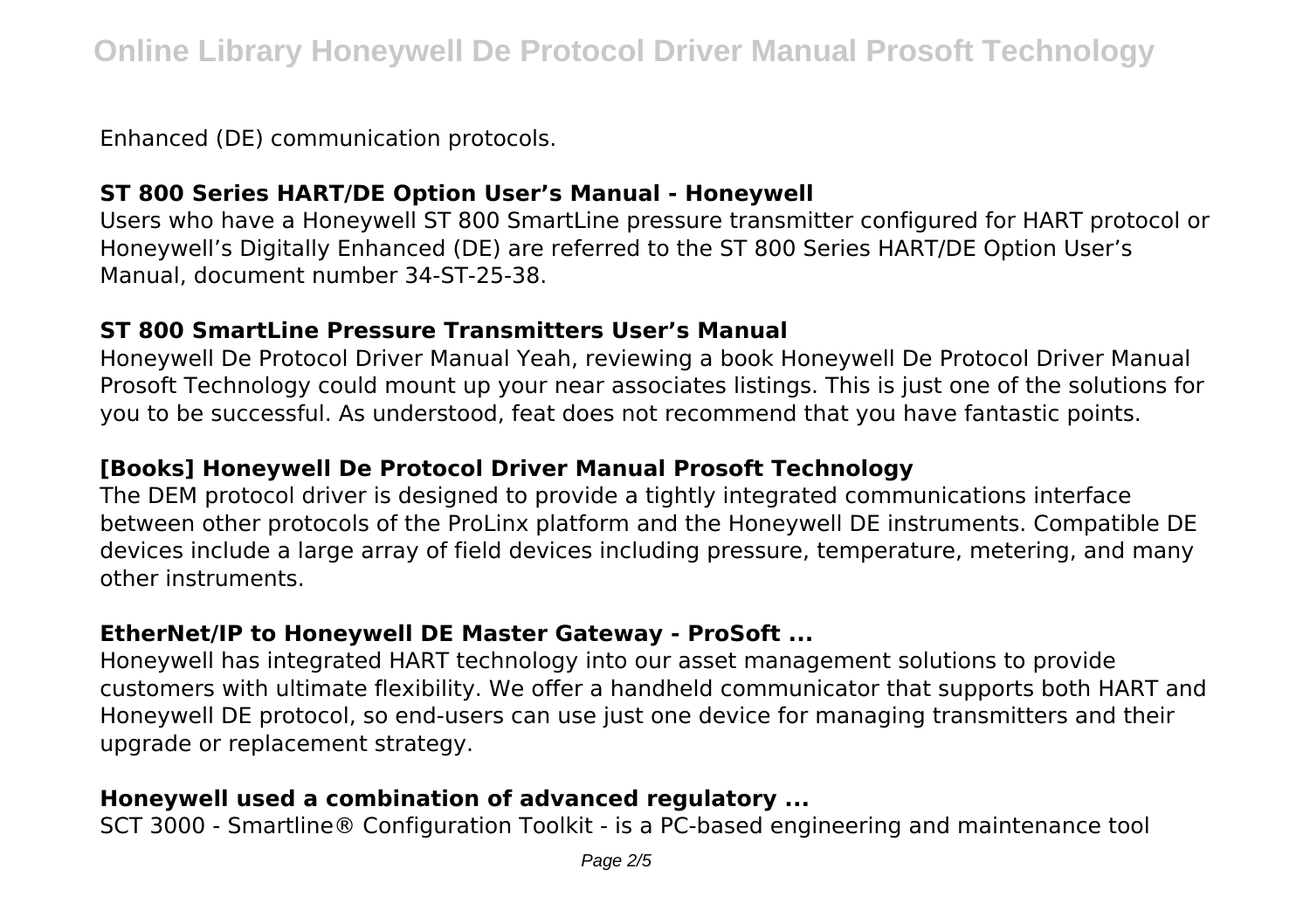designed specifically for use with Honeywell's family of smart field devices based on the DE protocol.

# **SCT 3000-Smartline Configuration Toolkit - Honeywell**

Download drivers for the Honeywell PM43 Driver. Some prices are so low that manufacturers won't allow us show them. Get access to our lowest prices by logging in.

### **Download Honeywell PM43 Driver - BarcodesInc**

The SmartLine RMA801 will auto-configure when connected to a Honeywell STT700 or STT250 DE Temperature transmitter. As an analog remote indicator, it measures the loop current to display the PV value. The SmartLine RMA803 installs on a Foundation Fieldbus H1 link. The RMA300-EU Display Meter is available for remote-mount field use and can be integrally mounted in the STT250 Temperature ...

#### **RMA Remote Meter Assemblies - Honeywell**

The Honeywell MCT404 Toolkit is a portable configurator. Typically used by maintenance and engineering departments, the tool can be used to configure, monitor, diagnose and manage smart field instruments/devices. The Honeywell MCT404 is a multipurpose tool, supporting both HART and Honeywell's Digitally Enhanced (DE) communication protocols.

# **Honeywell MCT404 hand-held HART and DE communicator**

It was bound to happen sooner or later. I took a call from a customer who needed to replace a garden variety differential pressure transmitter… with one exception: He needed Honeywell's DE digital protocol for communicating to his DCS. The DE protocol is still great, but since so many installations today use HART or Foundation…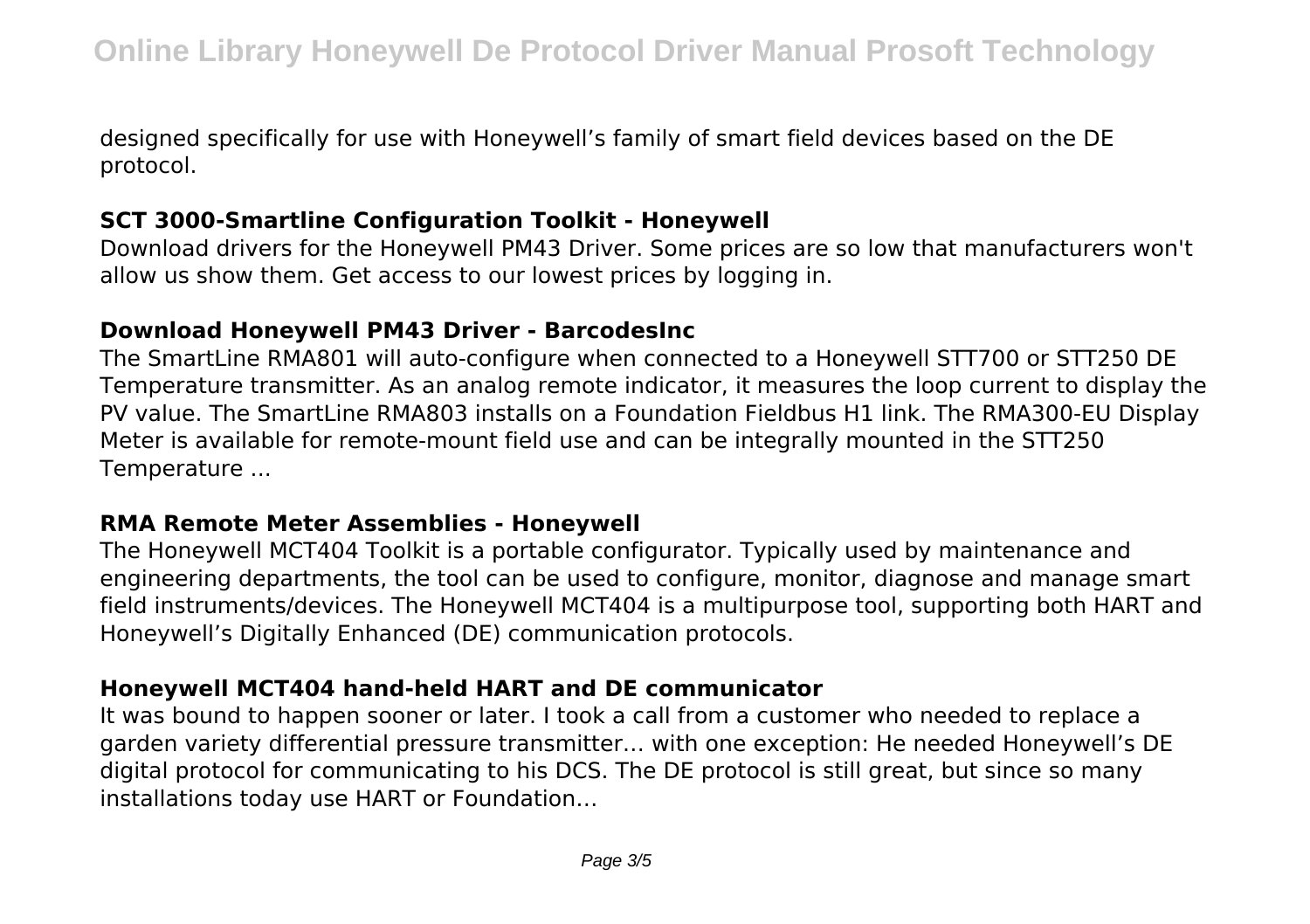## **Honeywell smart transmitter design makes communication ...**

The future is what we make it. At Honeywell, we're transforming the way the world works, solving your business's toughest challenges.

#### **Home | Honeywell**

Page 3 About This Manual This manual provides the details of programming Honeywell STT700 SmartLine Temperature Transmitters for applications involving HART versions 5, 6, and 7 and Honeywell's Digitally Enhanced (DE) communication protocols.

### **HONEYWELL SMARTLINE STT700 HART USER MANUAL Pdf Download ...**

Because the CK75 mobile computer supports Honeywell headsets and voice software, customers have the option of traditional or voice-enabled workflows. With a dual-band 802.11 a/b/g/n WLAN radio, the CK75 mobile computer delivers rock-solid performance and consistently fast response times, even in areas with low signal levels or intermittent ...

#### **CK75 Handheld Computer | Honeywell**

Honeywell PM43PM43c and PM23c Mid-Range Industrial Printers are ideal for warehouses, DCs, manufacturing operations and transportation centers. No PC required!

# **PM43, PM43c and PM23c Industrial Printers | Honeywell**

powerful data transfer tool. The DEM protocol driver is designed to provide a tightly integrated communications interface between other protocols of the ProLinx platform and the Honeywell DE instruments. Compatible DE devices include a large array of field devices including pressure, temperature, metering, and many other instruments.